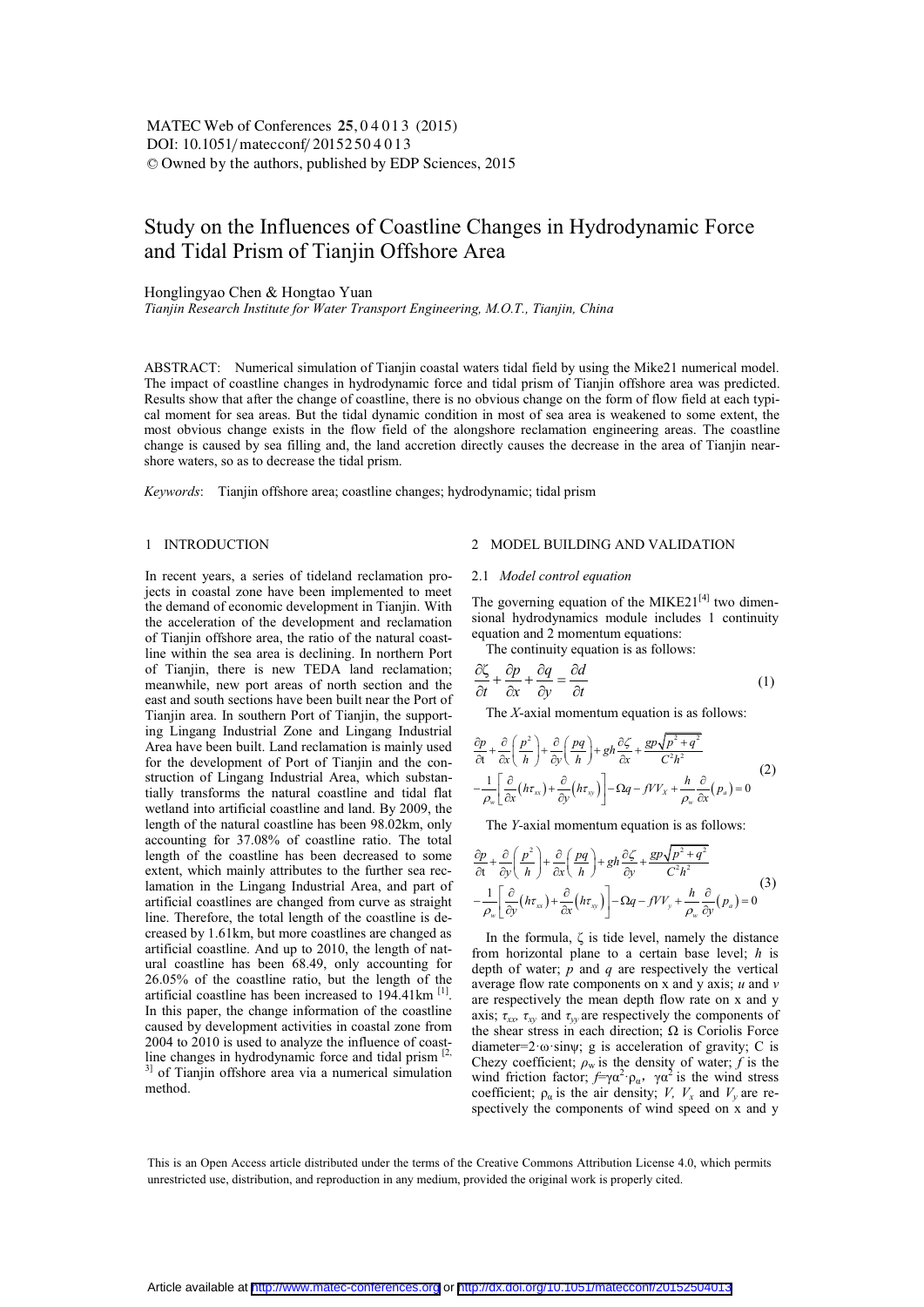axis; x and y are rectangular coordinates, and t is time.

#### 2.2 *Boundary conditions*

Lateral boundary conditions: The normal component constant of flow is zero at the fixed boundary;<br> $V(x, y, z, t) = 0$  and there is no heat and salt exchange.

Open boundary conditions: The border of small zone was outlined by framing a large zone. The coordinates of simulated large zone are ranged from 117°32′25″E to 122°17′3″E and from 37°6′1″N to 40°58′10″N. The open boundary in open sea of the large zone was determined with tidal level hydrograph Z=Z (T) which was provided in China Tide Table and debugged on the basis of measured hydrological data. The boundary of small zone was determined by the calculation results of upper level model and the coordinates of simulated small zone which are ranged from 117°32′2″E to 118°8′E and from 38°32′N to 39°13′12″N.

## 2.3 *Scope of calculation and grid settings*



Figure 1. Model range and computational grid

The area of Tianjin sea area is about  $3,000 \text{km}^2$ , in which, the sea area with depth which is 0 to −5m is about  $847 \text{km}^2$ , and the section with depth which is  $-5$ to  $-15$ m is about 746 $km^2$ , the area of intertidal zone is about 336km<sup>2</sup>. The Tianjin coastline starts from the point of interaction between the north boundary of the Hebei District administrative region and Tianjin, and the coastline (about 2.4km to the west of Jianhe port) is to the north and to Qikou to the south. The calculation range of the Tianjin offshore area is the region

surrounded by coastline, namely, 118°8´E longitude and 38°32´N latitude line, the south-north distance is about 71km, and it is 47km between east and south. In the aggregate, there were 2,696 triangle grid nodes and 5,009 triangular elements in the simulated area. Figure 1 shows the boundary of model and grids used for calculations.



Figure 2. Verification point location

#### 2.4 *Verification and analysis of simulation results*

The field data of spring and neap tides measured in July, 2008 were used as input to verify tide level, velocity and flow direction. In total, 6 tide stations (S1 -S6) and one tidal level stations (Dagang) were established. Figure 2 shows the positions of verification points. Figures  $3 - 5$  show verification curves of measured values and calculated values of tidal level, current velocity and direction. It is indicated on the observation curves that there is only a slight difference between the measured values and calculations for each station in consideration of their overall trends. The calculated tidal level variation and the velocity and flow direction of each layer are basically identical to the experimental data, which indicates that the motion of tide simulated with the model can basically reflect the water flow conditions in Tianjin sea area and thus can be used as the basis for further analysis and calculation.

#### 3 INFLUENCES OF COASTLINE CHANGE ON HYDRODYNAMIC FORCE

Based on the figure of tide-field at flux and reflux moments of Tianjin sea area, it can be seen that the tide in this sea area has the reversing current property, and the current basically makes shoreward and off-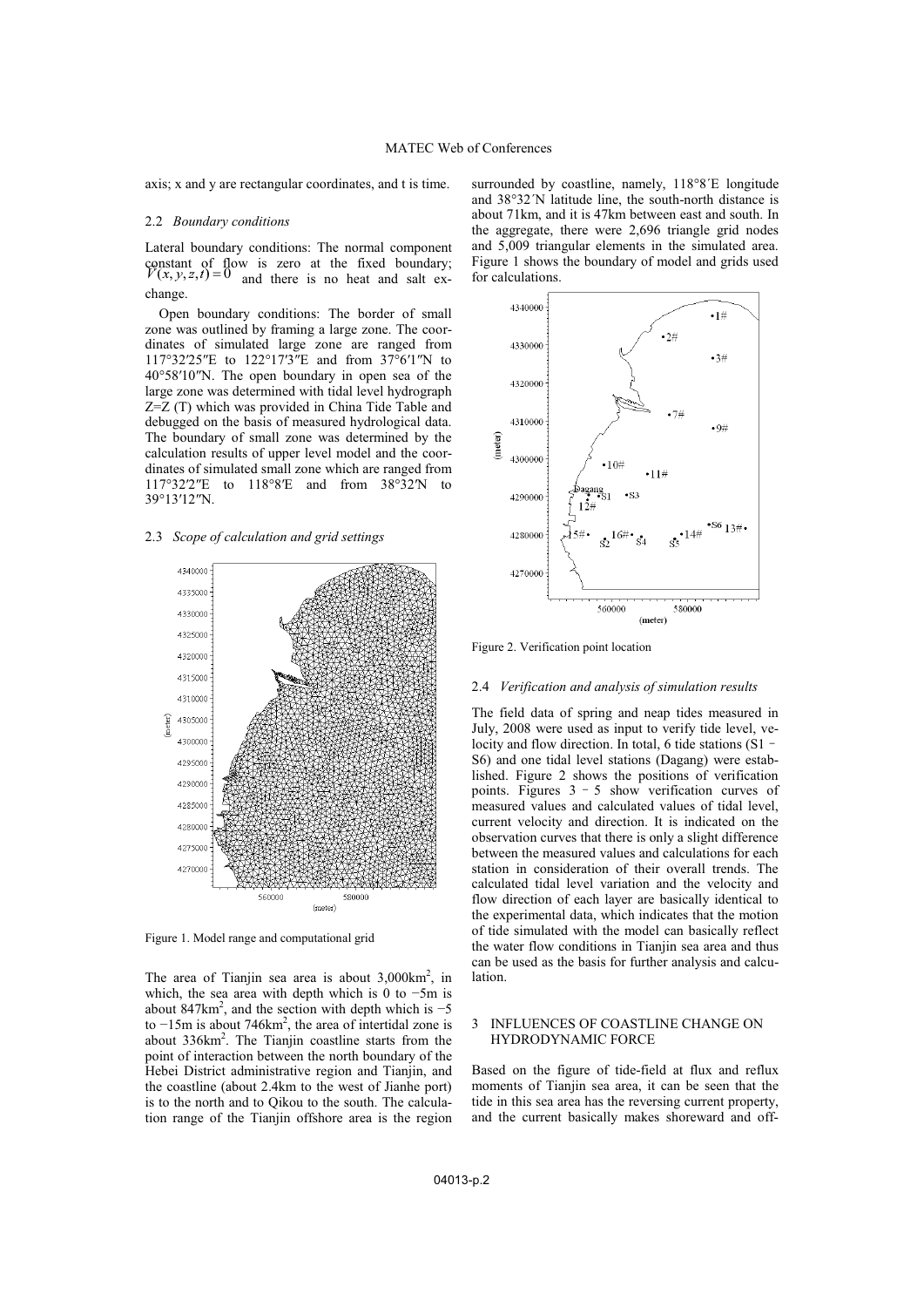



Figure 3. Comparison of predicted (-) and measured (+) tide level at Dagang tidal station



Figure 4. Spring tide predicted (-) and measured (+) flow velocity and flow direction validation at S3 station



Figure 5. Neap tide predicted (-) and measured (+) flow velocity and flow direction validation at S5 station

shore movements outward. After the completion of the reclamation works, there is no obvious change to the form of flow field in each typical moment. Due to the influence of the offshore port structures, the current flows along with the coast or the edge of the structures, and for the sea area near the project rejoin, there are different degrees of change on flow velocity and flow direction due to the changes of partial coastlines.

The distribution diagram of the flow velocity at flux and reflux moments of Tianiin offshore area before and after coastline change is drawn based on the analogue tide field in the Tianjin offshore area before and after the coastline change. It can be seen from aforementioned figure that the flood strength is more than strength of ebb, and the flow velocity is gradually increased from coast to deep water. The tidal dynamic condition in most region of the sea area is weakened to some extent after the coastline changes, and its influence is reduced with the increase of the offshore distance. The most obvious change exists in the flow field of the alongshore reclamation engineering areas, and there is a large velocity change to the flow rate of its surrounding waters.

In order to specify the influence of coastline change on the flow field of Tianjin offshore area more clearly, we extract 12 representative points whose positions are shown in Figure 2 to compare and analyze the tide flow rate and direction of the representative points at flood tide and ebb tide moments for spring and neap tides. It reflects the change situations of the flow rate, tide level and other hydrologic features caused by coastline changes on this account. Study shows that there is different degree of change in the flow rate and direction for each representative point before and after the coastline change, which explains relatively obvious response change of the fluid and flow pattern existing on the shore configurations. After the change of coastline, the maximum amplitude on flow rate is up to 76.5%, the relative variation of change of the flow rate during flood is 2.0%−67.3%, and it is 4.5%−76.5% during ebb tide. There is relatively less change on the flow direction of each representative point, only the flow direction of 12# position near Nangang Industrial Zone has relatively obvious change, and the range of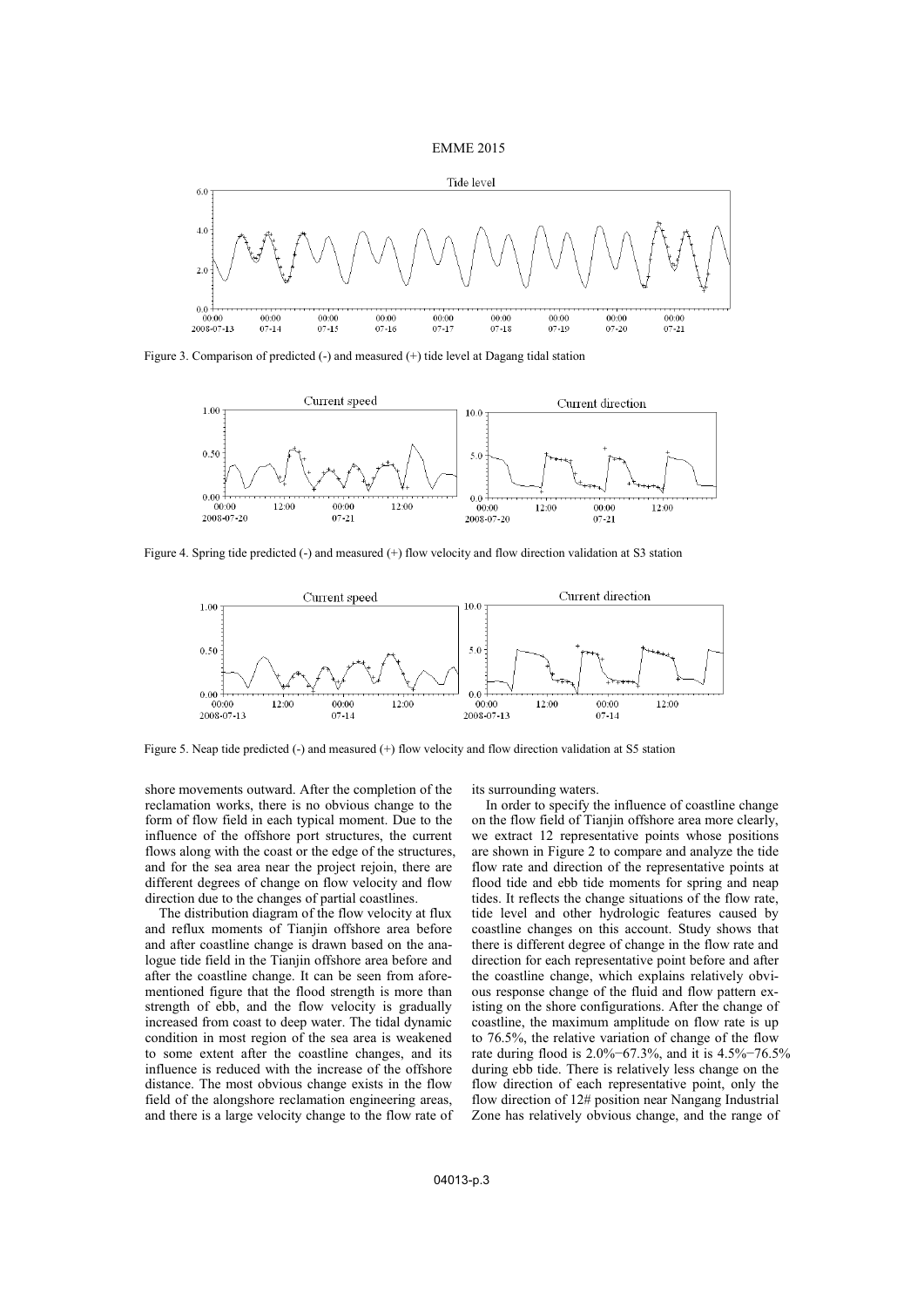relative change is 0.7%−30.2%. From 2004 to 2010, the land reclamation is mainly near the Port of Tianjin, the change of the coastline makes representative points 7#, 9# and 12# near the Port of Tianjin have relatively sharp velocity changes, and there is less change on the representative points which are far away from the alongshore reclamation works. It is because the construction of the reclamation works partially increases the resistance of the ocean current, so as to cause obvious reduction of the flow rate in Tianjin coastal sea area after the change of coastline.



Figure 6. Tide field at flood strength of situations before and after the coastline changes



Figure 7. Tide field at ebb strength of situations before and after the coastline changes

## 4 INFLUENCES OF COASTLINE CHANGE ON TIDAL PRISM

Tidal prism is the volume dose of the tide water which is capable of being received by a bay; it is an important index to represent the hydrodynamic force, water quality and biochemical circumstance of the bay, especially for the semi-closed bay. Its value directly affects the water exchange capacity of the bay and the relocation diffusion of the pollutants, and constrains the self-cleaning capacity and environment capacity of the bay consequently. Therefore, it is relatively important to maintain a good ecological environment. The volume that the bay receives the tide water is the tidal prism; the volume difference of the admissible seawater in the bay is obtained by calculating the area of each grid in the Bohai Bay and the high-low tide waterhead of the grid point, so as to calculate the tidal prism of the Bohai Bay. The computational formula is as follows [5]:





Figure 8. Distribution diagram of the flow velocity at flux moments before and after the coastline changes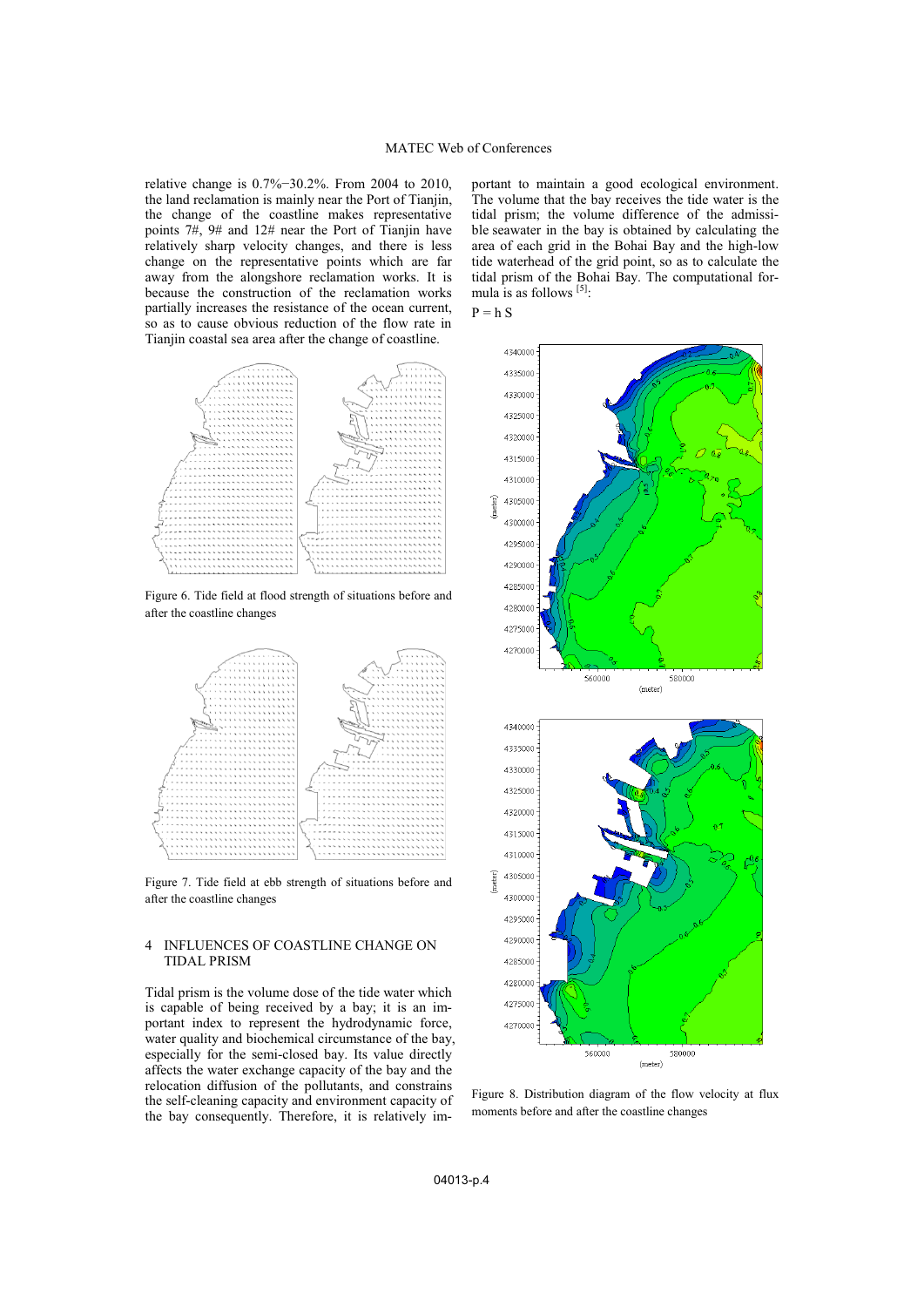

Figure 9. Distribution diagram of the flow velocity at reflux moments before and after the coastline changes

Where P is the tidal prism under mean range condition, h is the mean range, S is the average water area (namely, the mean of the water areas in mean high tide and low tide)

It can be seen from the result of the tidal prism before and after the coastline change that the change of the coastline from 2004 to 2010 reduces  $0.73 \times 10^9$  m<sup>3</sup> of the tidal prism of the spring tide in Tianjin offshore area, its scale of decrease is 9.5%. The tidal prism of the neap tide is decreased by  $0.65 \times 10^9$  m<sup>3</sup>, and the ratio of decrease is 9.8%. Therefore, it is observed that the

coastline change has a certain influence on the change of tidal prism in Tianjin offshore area.

In order to analyze the response relationship between the coastline change and the tidal prism, the contrastive analysis on the changes of sea area and tidal prism will be implemented. The area of Tianjin offshore area can be calculated via the boundary selected from the mathematical model, the sea area is 3,000km2 in 2004, and it is 2,739km2 in 2010. The ratio of decrease is 8.7%, and the reclamation area of Tianjin offshore area is up to  $261 \text{km}^2$ . The average tidal prism of the spring-neap tide is reduced by  $0.69 \times 10^{9}$  m<sup>3</sup>, and the ratio of decrease is 9.6%. Therefore, it can be seen that the coastline change, sea area and tidal prism of the Tianjin offshore area are closely related. The decrease of tidal prism mainly attributes to the direct decrease of the sea area which is caused by sea reclamation works, and the decrease of the tidal prism means the decrease of the environment capacity in Tianjin offshore area, which reduces the capacity that contains water quality pollutant, and causes serious impact on the water quality environment of the sea area.

## 5 CONCLUSION

After the change of coastline, there is no obvious change on the form of flow field at each typical moment for sea areas. Due to the influence of the port structures in offshore, the current flows along with the coast or the edge of the structures, and for the sea area near to the project rejoin, there are different degrees of change in flow velocity and flow direction due to the changes of partial coastlines.

After the coastline changes, the tidal dynamic condition in most of sea area is weakened to some extent, and its influence degree is reduced with the increase of the offshore distance. The most obvious change exists in the flow field of the alongshore reclamation engineering areas, and there is a large velocity change to the flow rate of its surrounding waters.

The coastline change, sea area and tidal prism of the Tianjin offshore area are closely related. Sea area is decreased by  $261 \text{km}^2$ , and the ratio of decrease is 8.7%. The average tidal prism of the spring-neap tide is reduced by  $0.69 \times 10^9 \text{ m}^3$ , and the ratio of decrease is 9.6%. The coastline change which is caused by sea filling and land accretion directly causes the decrease in the area of Tianjin nearshore waters, so as to cause the decrease of tidal prism and the weakening of seawater self-cleaning capacity, and aggravate the pollution in Tianjin offshore area.

### **REFERENCES**

[1] W Q Meng, X M Wang, H Y Li, & X Ding. 2012. Ecological impacts of marine reclamation in Binhai New Area of Tianjin. *Marine Environmental Science*, 31(1): 83-87.